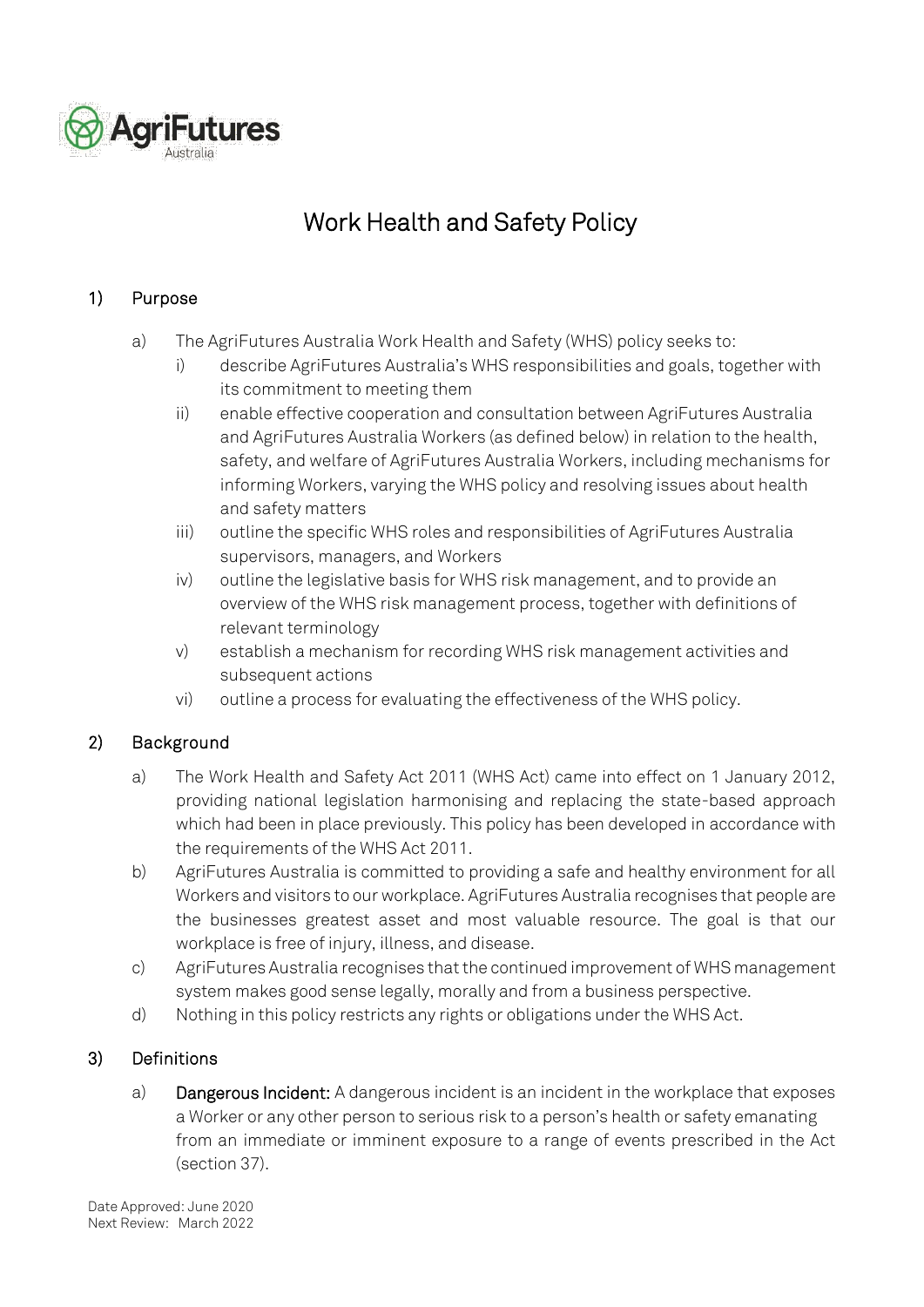

- b) First Aid Injury: An injury for which first aid is provided by a qualified first aid officer.
- c) Hazard: The potential to cause injury or harm (physical or psychological).
- d) Health and Safety Representative (HSR): A Worker who is elected by the workers of AgriFutures Australia to represent them in any negotiations with Officers in relation to WHS matters
- e) Incident/Accident: An undesirable event which results in harm to people, damage to property or loss to process.
- f) Injury: An adverse impact on a staff member's physical or psychological health.
- g) Lost Time Injury/Disease: Time lost from work of one day or more because of injury or disease.
- h) No Lost Time Injury/Disease: Any injury which is serious enough for the injured person to seek medical attention from a medical practitioner but does not require time off from work.
- i) Notifiable Incident: An incident is notifiable if it arises out of the conducted business or undertaking and results in the death, serious injury or serious illness for a person or involves a dangerous incident (section 35 WHS Act; ComCover Guide to Work Health and Safety Incident Notification).
- $j$  Officer: Those who are officers within the meaning of section 9 of the Corporations Act 2001 and for Commonwealth Government, a 'person who makes, or participates in making, decisions that affect the whole, or a substantial part, of a business or undertaking of the Commonwealth'. In this instance, this is taken to include the AgriFutures Australia Board, Managing Director, and the Leadership Team.
- k) Person Conducting a Business or Undertaking (PCBU): Replaces the term 'employer' as the primary duty holder (Work Health and Safety Act 2011). A legal entity as licensed under the Corporations Act 2001 i.e. AgriFutures Australia.
- l) Risk: The probability that a hazard will result in a physical or psychological injury.
- m) Risk assessment: The process of deciding how likely it is that a hazard will result in an injury, and how serious it might be.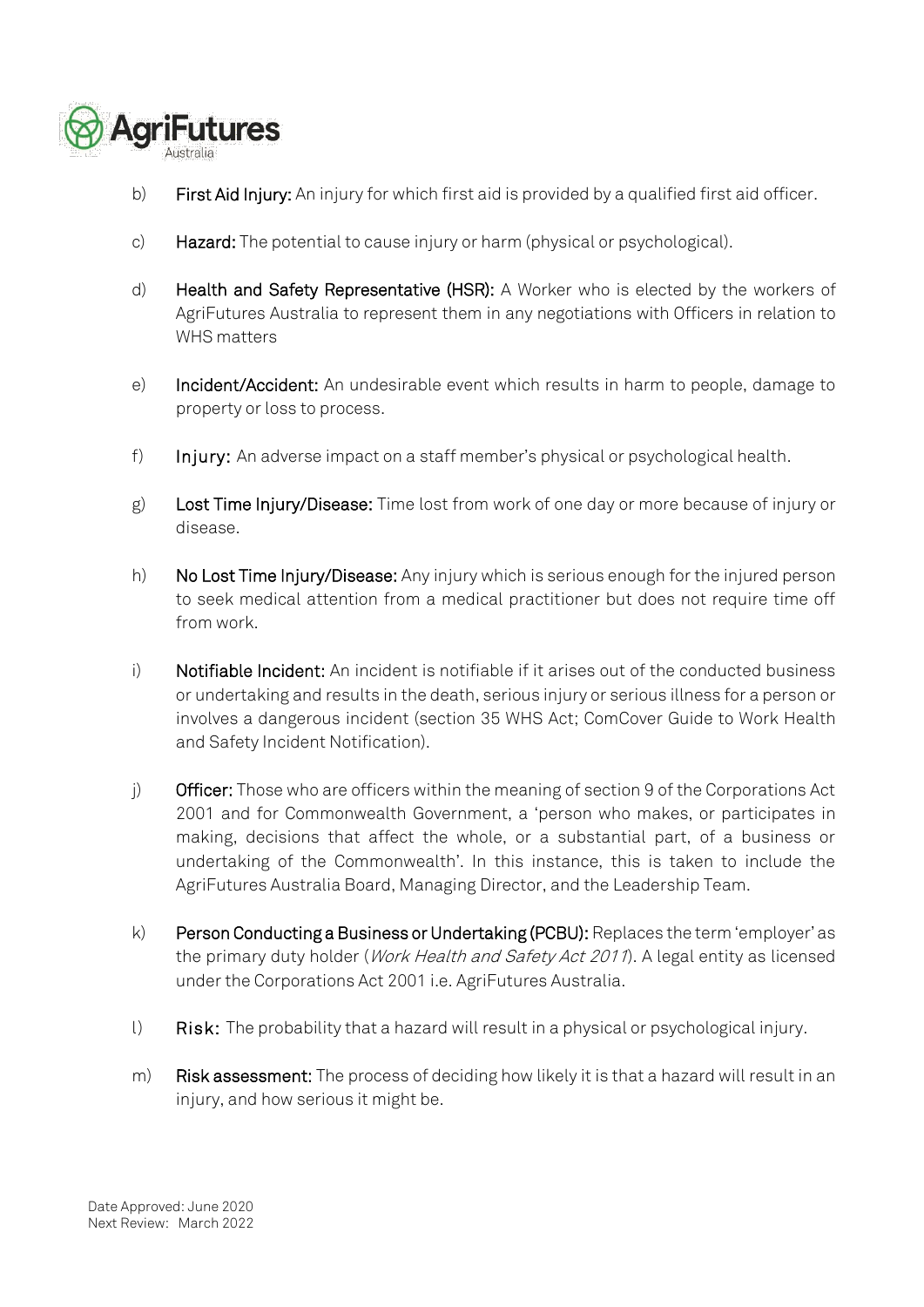

- n) Risk control: The process of selecting and applying measures which will either: eliminate the hazard altogether (risk  $= 0$ ); or reduce the risk of injury to an acceptable level.
- o) Risk monitoring: The process of checking that the selected risk control measures are effective.
- p) Serious Injury or Illness: An injury or illness is defined as 'serious' when a person:
	- i) Requires immediate treatment as an inpatient in a hospital
	- ii) Receives immediate treatment (including medical) for injuries (administered anywhere), Requires medical treatment within 48 hours of exposure to a substance
- q) Prescribed illness: (WHS Act section 36)
- r) WHS Risk Management: A planned, systematic process for reducing the risk of workplace injury and illness, involving the following four steps: hazard identification; risk assessment; risk control and monitoring and review.
- s) Work Related Illness/Disease: An illness/disease suffered by a Worker which has been caused or aggravated by the working conditions or environment. The effects of a workrelated illness/disease may be cumulative and any time lost may not be attributable to a single incident. A work-related illness/disease shall be regarded as a work injury.
- t) Worker: A person who carries out work for AgriFutures Australia, regardless of their employment status (employees, whether permanent, casual, third-party, full time, or part time; contractors, subcontractors, trainees, volunteers, work experience). In this document 'Worker' is used in place of 'employee'.
- u) Workplace: The place where an AgriFutures Australia Worker is undertaking AgriFutures Australia duties, including a worker's home where there is a formal arrangement (including an agreed Individual Flexibility Arrangement or IFA in place) for the person to work at home.

## 4) Policy Principles

- a) AgriFutures Australia recognises the importance of its legislative obligations under the WHS Act to prevent work-related injury and illness.
- b) AgriFutures Australia acknowledge that workplace health and safety hazards can be physical or psychological and that they can derive from both office-based and fieldbased work environments.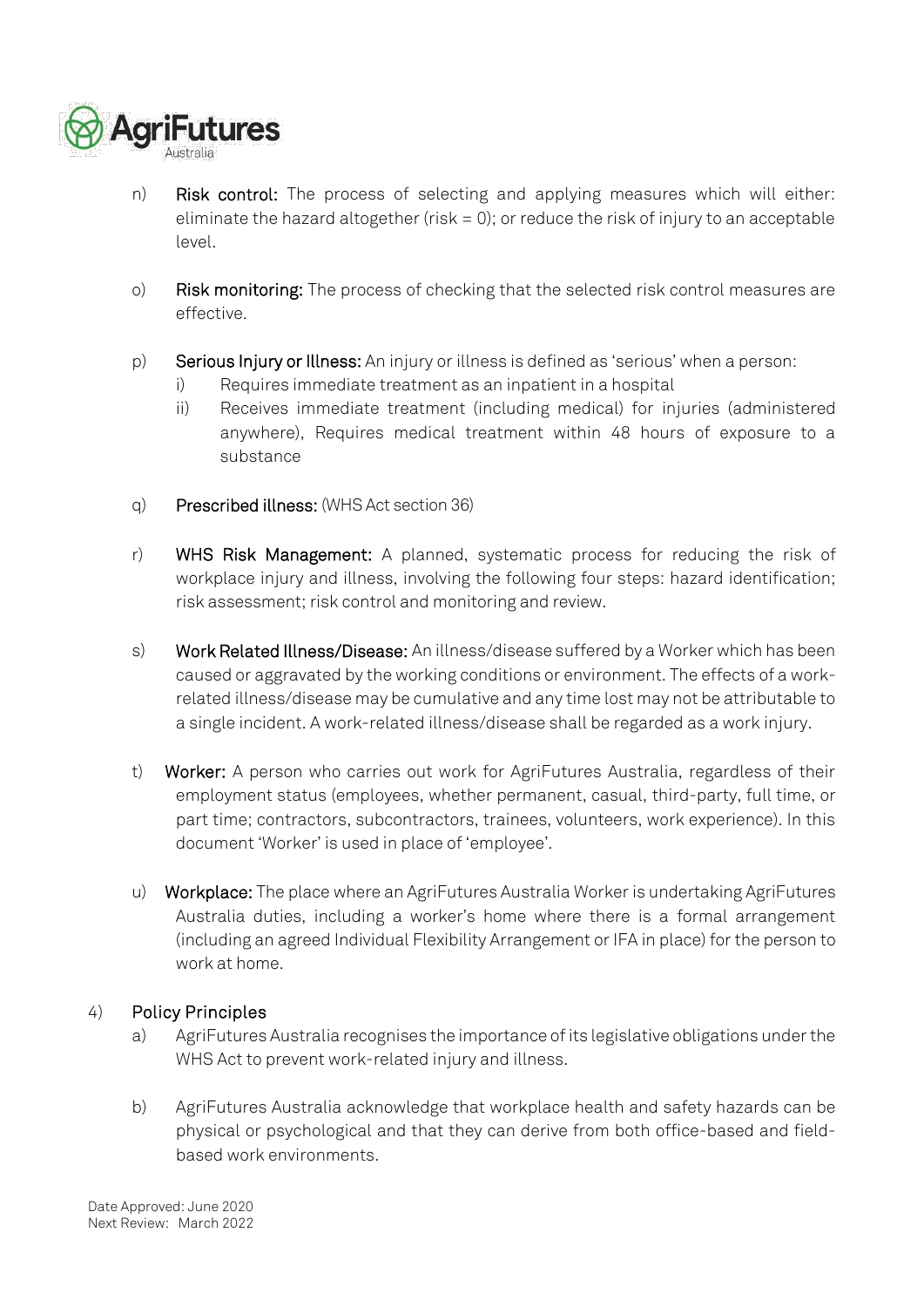

- c) Psychological injuries will be handled in accordance with this policy, the AgriFutures Australia Fitness for Duty and Return to Work policies and the Comcare Guidelines on Preventing and Managing Psychological Injuries in the Workplace.
- d) AgriFutures Australia's commitment to workplace health and safety is articulated through this policy and related documents. We will strive to demonstrate this commitment by:
	- i) facilitating open and ongoing consultation with staff and other stakeholders on WHS matters, particularly as part of regular team meetings
	- ii) provide training for AgriFutures Australia 'Officers' in their responsibilities for meeting the due diligence requirements by taking reasonable steps to address the six defined elements outlined in clause (5) of section 27 of the WHS Act.
	- iii) developing and implementing strategies designed to prevent workplace injury, illness, and disease.
	- iv) providing information, training, and supervision to enable AgriFutures Australia Workers to work safely and to meet their responsibilities under the WHS legislation.
	- v) providing safe equipment and instruction on its safe use.
	- vi) promptly responding to any WHS issues or identified workplace hazards.
	- vii) maintaining and reviewing appropriate records relating to workplace health and safety.
	- viii) thoroughly investigating all incidents, injuries and near misses.
	- ix) continuing to improve our WHS management system through regular performance review and evaluation.
- e) Attachment 1 provides a description of the AgriFutures Australia Work Health and Safety Due Diligence Framework. This sets out the six reasonable steps (referred to above) that both Board and Executive Officers are required to take to meet the legislated Due Diligence duties. In broad terms, these reasonable steps are to:
	- i) acquire and keep up-to-date knowledge of work health and safety matters
	- ii) gain an understanding of the nature of the operations of the business or undertaking of the person conducting the business or undertaking and generally of the hazards and risks associated with those operations
	- iii) ensure that the person conducting the business or undertaking has available for use, and uses, appropriate resources and processes to eliminate or minimise risks to health and safety from work carried out as part of the conduct of the business or undertaking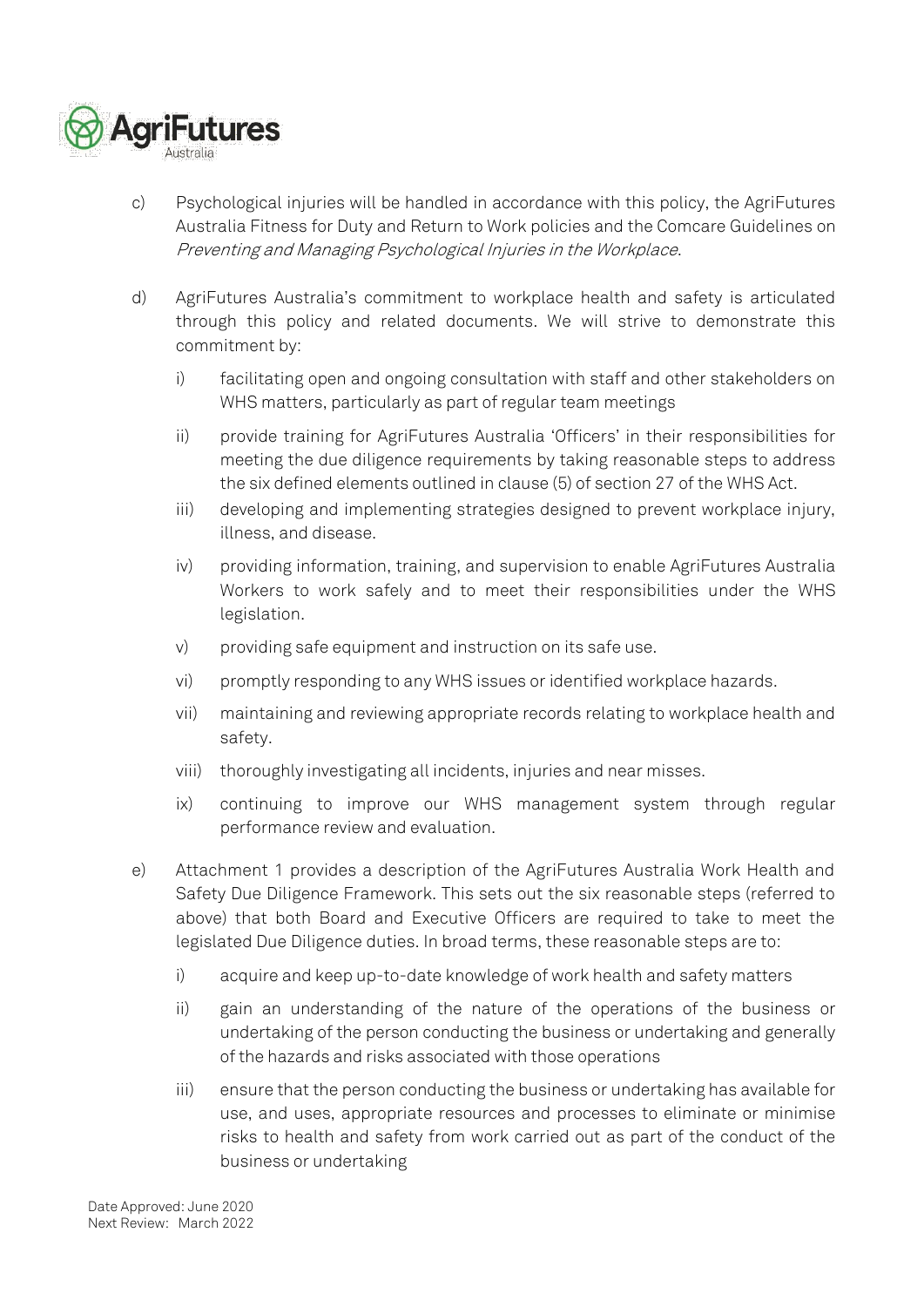

- iv) ensure that the person conducting the business or undertaking has appropriate processes for receiving and considering information regarding incidents, hazards and risks and responding in a timely way to that information
- v) ensure that the person conducting the business or undertaking has, and implements, processes for complying with any duty or obligation of the person conducting the business or undertaking under this Act
- vi) verify the provision and use of the resources and processes referred to in paragraphs (c) to (e).
- f) Attachment 2 sets out the actions to be taken by Board and Executive Officers to give effect to the Due Diligence Framework.

## 5) Scope

a) The policy applies to all AgriFutures Australia Workers (employees, third-party employees, contractors, subcontractors, trainees, volunteers, work experience) and officers (AgriFutures Australia Board Directors, Managing Director and Leadership Team).

#### 6) Procedures

## a) Cooperation and Consultation

- i) This policy has been developed in consultation with AgriFutures Australia Workers.
- ii) Workers are encouraged to discuss WHS issues or concerns with their manager, the General Manager, Corporate or any member of the Leadership Team.
- iii) Variations required to this policy will be made in consultation with staff.
- iv) In consultations relating to WHS, Workers may request that other employees/persons, or an employee organisation, represent them. Employees have the right to request AgriFutures Australia to facilitate the conduct of an election for 1 or more health and safety representatives to represent staff within 14 days of a request to do so.

## b) Dispute Resolution

AgriFutures Australia will strive to mutually resolve all WHS matters, issues, and concerns. If unable to be resolved, disputes arising from the WHS policy will be resolved in accordance with the Corporation's Issues Resolution Policy.

## c) Right to Raise Issues

AgriFutures Australia will not prejudice, threaten or dismiss a Worker for raising concerns about a health and safety matter or for providing information to assist an investigation into a health and safety matter.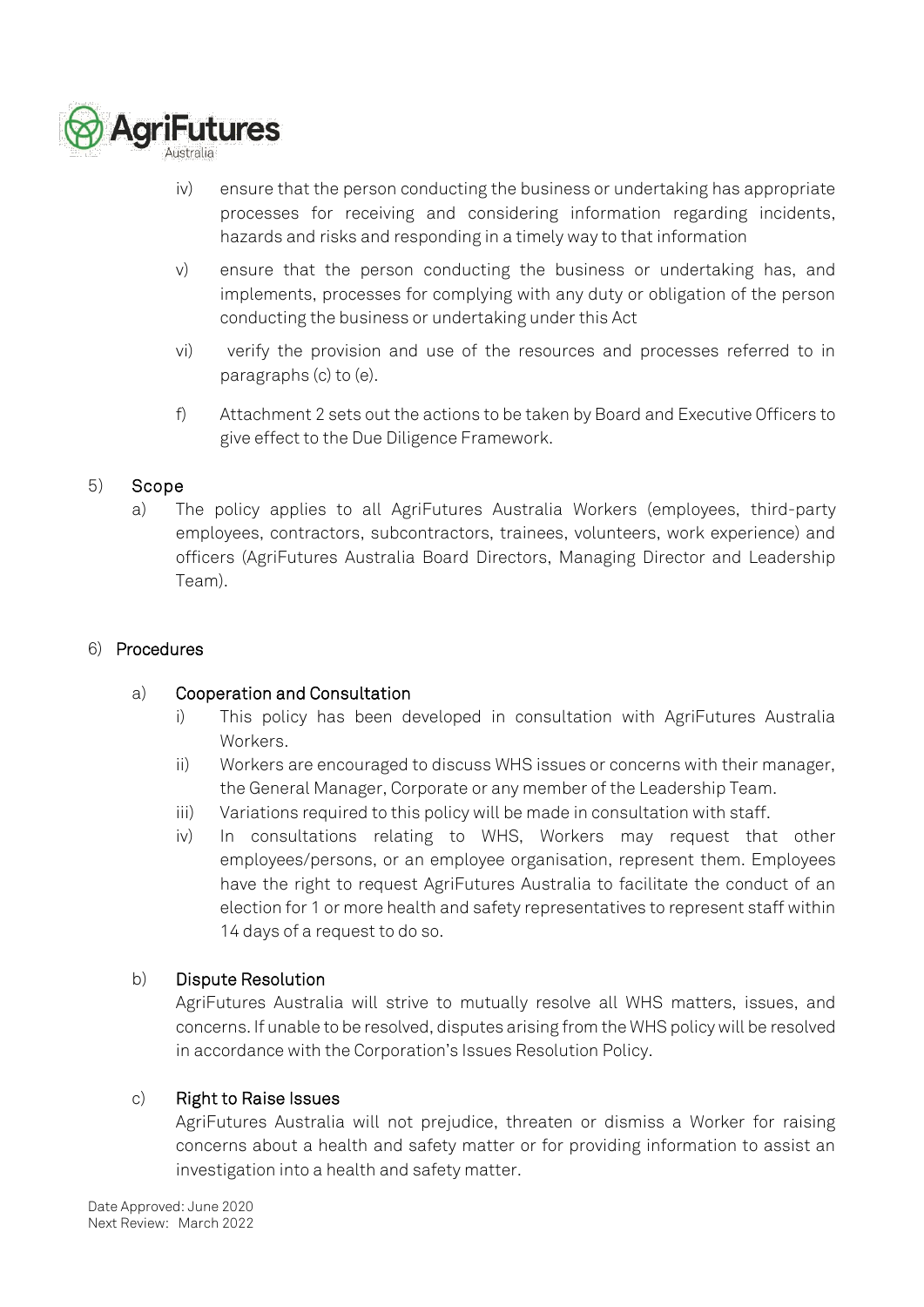

#### 7) Accountabilities

#### The Board (Officers)

- a) An officer of the Person Conducting the Business or Undertaking (PCBU, i.e. AgriFutures Australia) must exercise due diligence to ensure that the Corporation complies with its duty of care to all Workers.
- b) Board Members, as Directors of the Corporation, are 'Officers' under the Act. Board members are responsible for determining the policy to be followed in the conduct of the affairs of AgriFutures Australia and assessing the performance of the Managing Director in this aspect of operations (AgriFutures Australia Board Governance Manual).

#### Leadership Team (Officers)

- c) The Managing Director, General Manager, Research, General Manager, Business Development, General Manager, Communications and Capacity Building, and General Manager, Corporate make up the Leadership Team and are also 'Officers' under the Act and therefore are required to exercise due diligence in providing a safe and healthy work environment for Workers.
- d) The effective management of health and safety risks must be driven from the executive level. The MD has ultimate responsibility for ensuring that health and safety objectives are met by AgriFutures Australia and that it complies with the legislative requirements. The Leadership Team is responsible for:
	- i) Ensuring the effectiveness of AgriFutures Australia's WHS management system
	- ii) Ensuring there is effective consultation with Workers and other stakeholders on workplace health and safety matters
	- iii) Informing the Board about the management of WHS
	- iv) Providing human and financial resources to support an effective WHS management system.
- e) In particular, the General Manager, Corporate has responsibility for:
	- i) managing the organisation-wide WHS responsibilities
	- ii) monitoring and reviewing WHS performance.

The General Manager, Corporate may delegate these responsibilities as appropriate.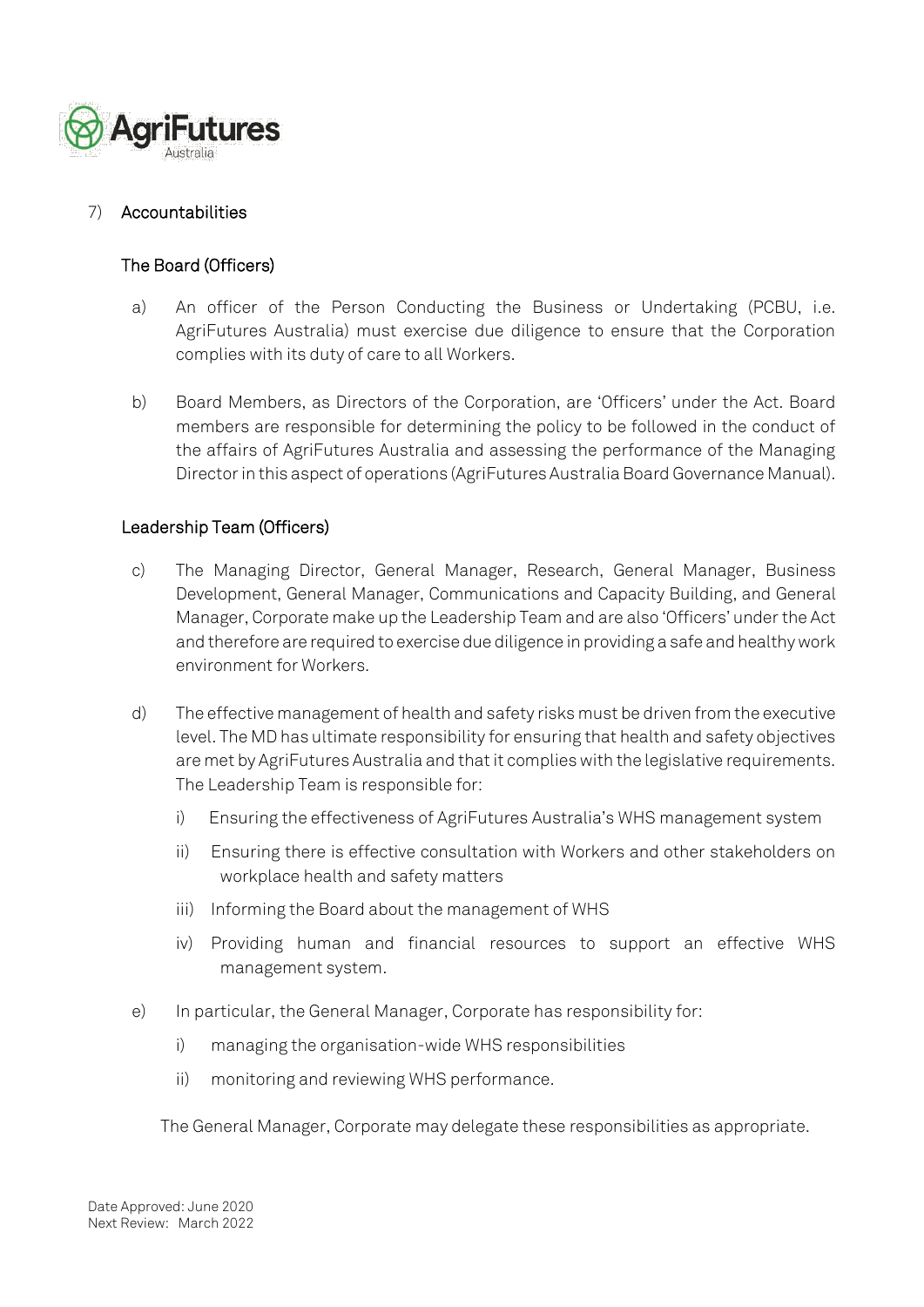

#### Managers and Supervisors

- f) Other AgriFutures Australia managers and supervisors are deemed to be 'Workers' under the Act in so far as they are required to work within the WHS due diligence framework established by the Board and Leadership Team. However, they also have a workplace responsibility to ensure that work they supervise is carried out in ways which safeguards the health and safety of their Workers. This responsibility will be achieved by:
	- i) Consulting with their Workers about work health and safety
	- ii) Actively promoting and encouraging positive attitudes towards health and safety
	- iii) Advising Workers about appropriate reporting procedures for WHS incidents and dangerous occurrences
	- iv) Ensuring that their Workers receive adequate training to enable them to understand their WHS responsibilities and to perform their work in a safe and healthy manner
	- v) Ensuring workers have sufficient access to Personal Protective Equipment (PPE) to perform their work in a safe and healthy manner
	- vi) Cooperating with the AgriFutures Australia General Manager, Corporate
	- vii) Acting promptly and positively on health and safety issues which come to their attention.
- g) Managers who organise and participate in Field Trips away from the AgriFutures Australia office (and other staff) are exposed to increased risks and therefore have a responsibility to exercise due diligence in complying with the documented procedures for the planning and execution of Field Trips including:
	- i) Field Work Trip Plan and Risk Assessment
	- ii) Field Trip Plan Checklist
- h) Managers should ensure they have appropriate Personal Protective Equipment (PPE) for anticipated business activities. PPE can be considered in the following categories, based on the type of protection afforded by the equipment:
	- i) Respiratory protection eg disposable, cartridge, air-line, half or full face
	- ii) Eye protection for example, spectacles/goggles, shields, visors
	- iii) Hearing protection for example, earmuffs and plugs
	- iv) Hand protection for example, gloves and barrier creams
	- v) Foot protection for example, shoes/boots
	- vi) Head protection for example, helmets, caps, hoods, hats
	- vii) Working from heights for example, harness and fall arrest devices
	- viii) Skin protection for example, hats, sunburn cream, long sleeved clothes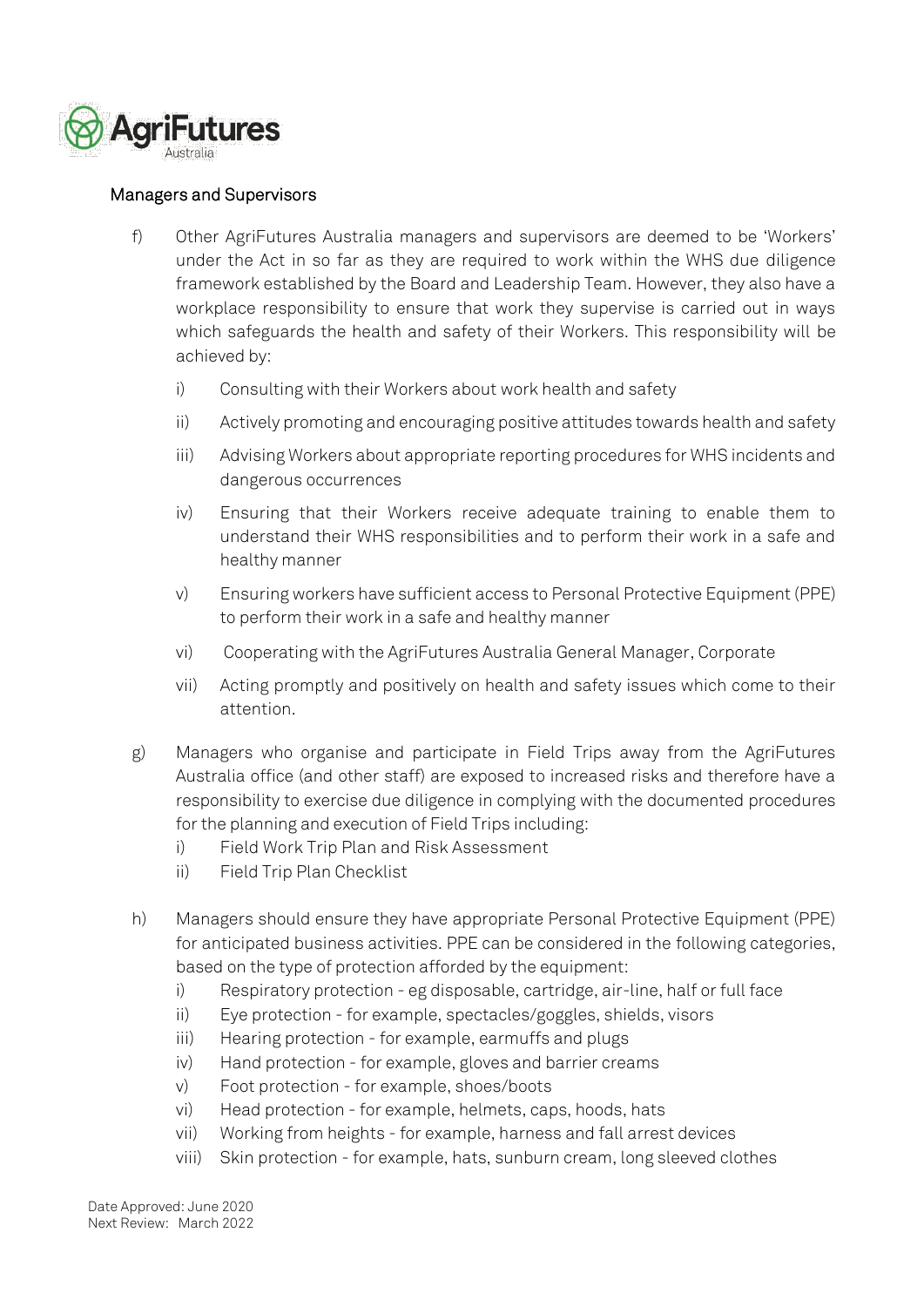

ix) Other personal protective equipment: This may include PPE for specific tasks such disposable clothing for working with chemicals, radiation hazards, welding, painting. Examples include lead aprons for x-ray protection; sleeve protectors, aprons, coveralls when using chemicals; leather jackets, trousers, and spats for welding; thermal and cold protective clothing for work near furnaces and cool rooms.

#### **Workers**

- i) AgriFutures Australia requires Workers to integrate WHS practices into their business activities and actively support them in doing so.
- j) Every Worker has a duty to ensure that they do not endanger themselves or others through their actions or omissions. In meeting this duty, Workers must:
	- i) Comply with all WHS policies, procedures, and instructions, including emergency and evacuation procedures
	- ii) Make proper use of all equipment provided by AgriFutures Australia
	- iii) Take action to report health and safety hazards, unsafe situations or work procedures, to their supervisor
	- iv) Seek information and advice before carrying out new or unfamiliar work
	- v) Work cooperatively with managers and supervisors to enable them to meet their WHS responsibilities
	- vi) Comply with this WHS policy when working from home under an arrangement formally approved by the Managing Director.
- k) Every worker must ensure they have appropriate Personal Protective Equipment (PPE) for anticipated business activities. Please refer to clause 7(h) for categories of PPE.

#### 8) Health and Safety Representative

- a) Workers have the right to elect a Health and Safety Representative (HSR). This right is enacted when a Worker makes a request for the election of an HSR. If no Worker nominates for the role, all staff will be consulted on WHS matters. The HSR position is a three-year appointment.
- b) Administration and co-ordination of work health and safety is the responsibility of the General Manager, Corporate, who also need to ensure that a Health Safety Representative (HSR) and a backup HSR are nominated and ensure that they will undertake an accredited training course within three (3) months of taking up the appointment. The HSR will consult with the General Manager, Corporate on WHS matters and decisions.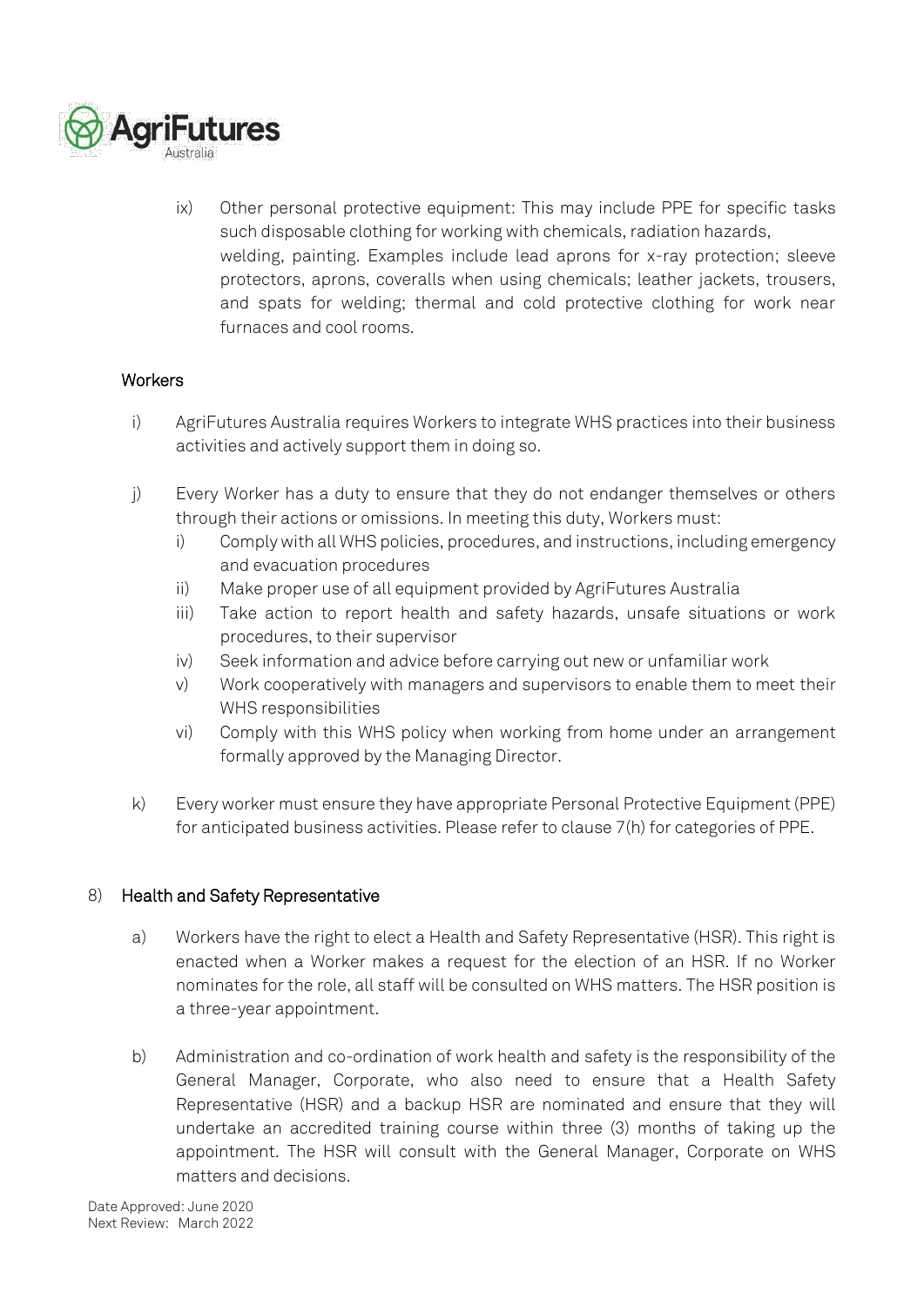

#### 9) Risk Management Procedure

- a) WHS risks are identified in the Risk Register. The risk register is reviewed quarterly by the leadership team and annually by all staff.
- b) The WHS risk management process should be applied in the following circumstances:
	- i) When the introduction of new work practices has potential to impact on the health and safety of Workers and/or stakeholders
	- ii) When changes to existing work practices have potential to impact on health and safety
	- iii) Prior to purchasing new equipment
		- iv) When AgriFutures Australia relocates
	- v) Where complex hazards have been identified that cannot be rectified immediately.

#### Hazard Identification

- a) Hazard identification is a fundamental first step in managing WHS. Regular, planned hazard identification strategies employed by AgriFutures Australia include:
	- i) Management and team meetings where WHS is a standing agenda item
	- ii) Hazard and incident reports and investigations
	- iii) Analysis of hazard and incident data
	- iv) Reports from Comcare and WHS consultants
	- v) Environmental monitoring (e.g. temperature, air conditioning etc.)
	- vi) Issues raised by Workers
	- vii) Complaints from clients or members of the public
	- viii) Safety alerts from Comcare, WHS Authorities or from industry
	- ix) Safety alerts from suppliers, installers, or manufacturers
	- x) Reports from the WHS Officer

#### Risk Assessment

- a) Risk assessment involves assessing the likelihood that a hazard will cause an injury, and how serious that injury might be. Risk assessment also involves analysing how often a person will be exposed to the hazard.
- b) Risk assessments will ideally be undertaken by a risk assessment team to improve objectivity, enhance ownership and support implementation.

Date Approved: June 2020 Next Review: March 2022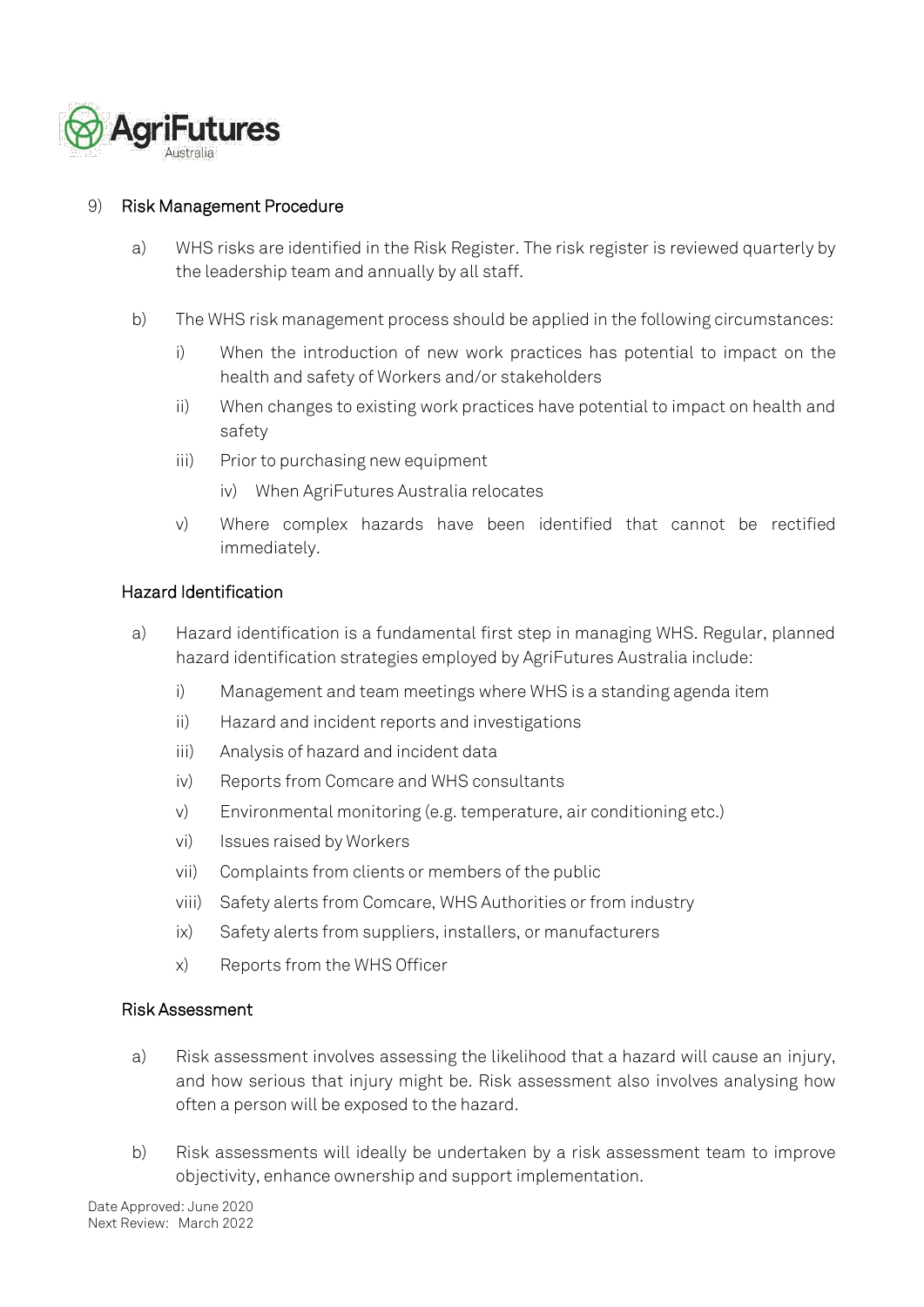

- c) WHS risk assessments are recorded on the Risk Register by the WHS Officer in consultation with the General Manager, Corporate.
- d) Risks are assessed using a WHS Risk Assessment Matrix (see below).
- e) Health and safety risks that are classified as "extreme" risks should receive the immediate attention of the Managing Director or another member of the Leadership Team. Health and safety risks that are classified 'high' receive the next level of management focus and so on.
- f) The Manager responsible for the area where an 'extreme' risk has been identified is responsible for bringing the risk to the attention of the Leadership Team.
- g) The best way to control risks is to eliminate hazards altogether. Elimination may not, however, always be practicable. In such instances, the risk needs to be reduced to the lowest practicable level.
- h) Once a hazard has been identified and it is obvious how to eliminate or control the hazard, then it is expected that elimination or control steps will be put into place immediately.
- i) AgriFutures Australia will control risks by selecting and implementing one or more controls from the following hierarchy of controls:

#### Level 1: Risk Elimination

• Eliminate the hazard

#### Level 2: Risk Reduction

- Substitute the hazard for something less hazardous (eg. purchase safer equipment)
- Isolate the hazard (e.g. place a barrier between Workers and the hazard)
- Redesign or use engineering methods to control the hazard

#### Level 3: Backup Controls

- Administrative controls such as training, procedures, and signage
- Personal protective equipment (PPE)
- j) Emphasis must be placed on implementing Level 1 or Level 2 controls, before considering appropriate Level 3 controls.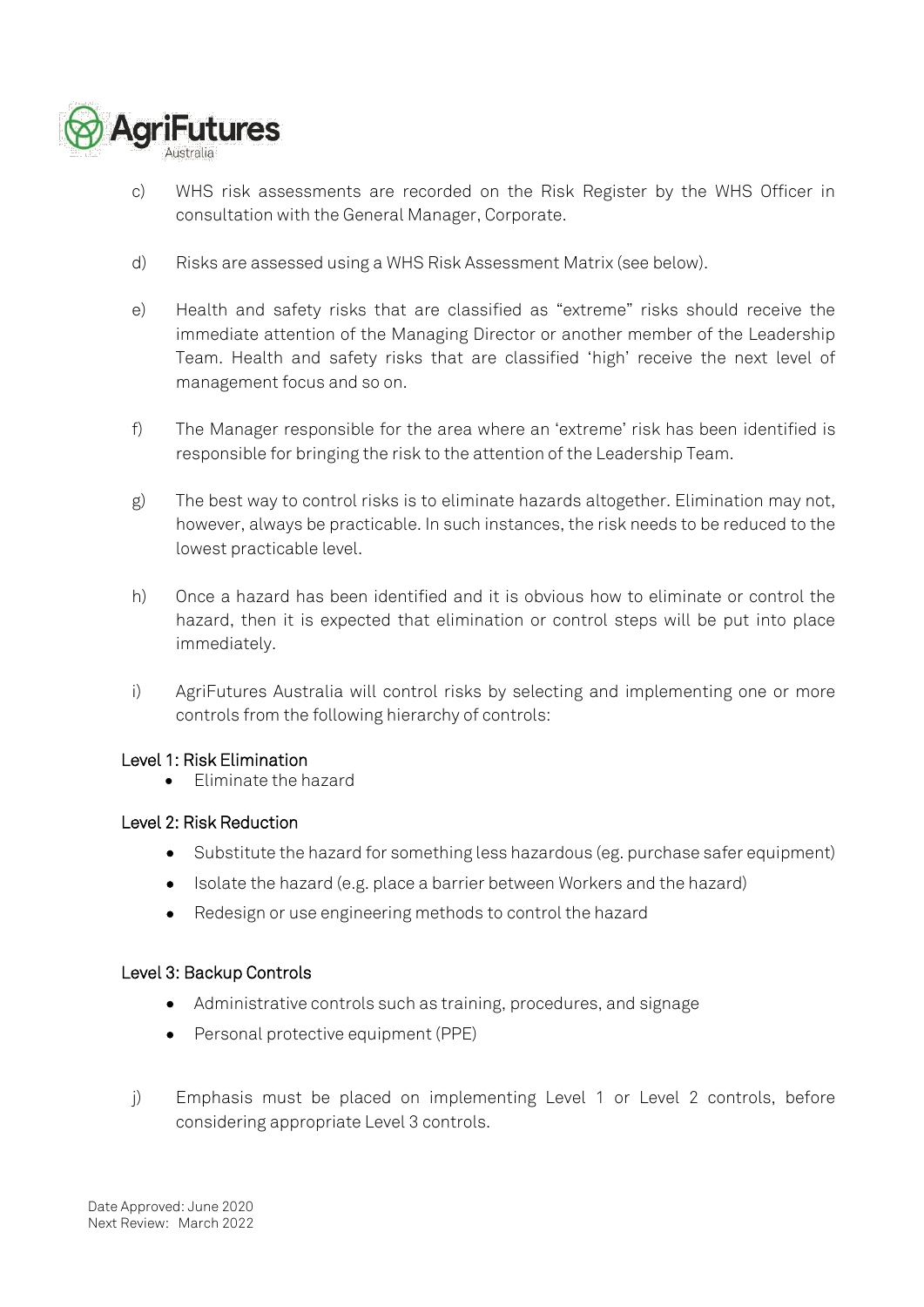

- k) In identifying suitable controls, risk assessment teams should refer to the relevant code of practice in the first instance. The WHS Officer or General Manager, Corporate can assist in locating current codes of practice and other advisory material.
- l) Requests for expert assistance in identifying suitable hazard controls should be referred to the General Manager, Corporate.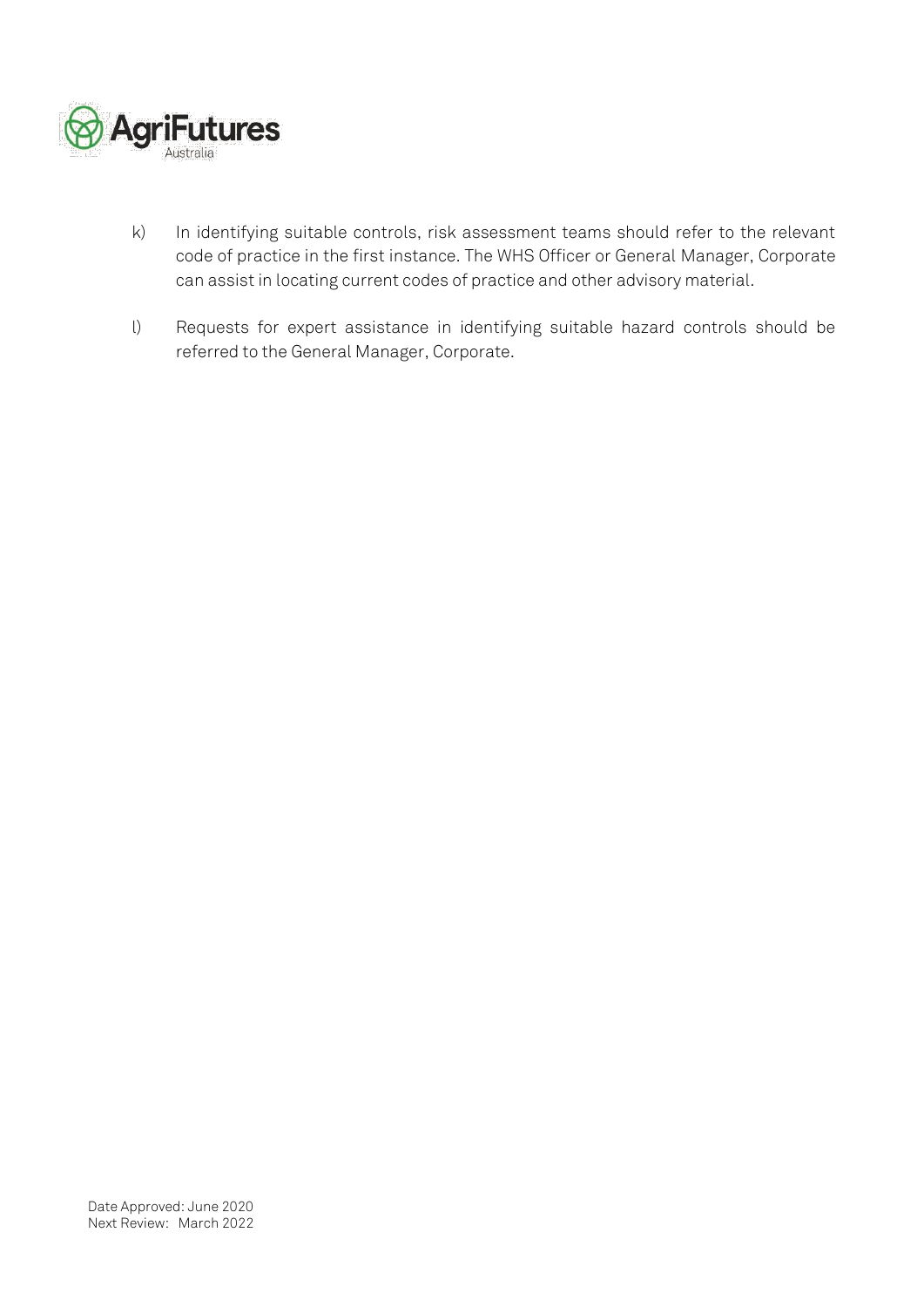

## Hazard Control

## WHS Risk Assessment Matrix (Relative Severity of Risk)

## Likelihood ratings

| Likelihood        | <b>Description</b>                         | <b>Examples of Frequency</b>                                                                                                                                            |
|-------------------|--------------------------------------------|-------------------------------------------------------------------------------------------------------------------------------------------------------------------------|
| Almost<br>certain | Expected to<br>occur often                 | Likely to occur more than once per year.<br>٠<br>More than a 50% chance the event will occur in the timeframe under<br>$\bullet$<br>consideration.                      |
| Likely            | Probably occur<br>in most<br>circumstances | Likely to occur approximately once per year.<br>$\bullet$<br>A 25 - 50% chance the event will occur in the timeframe under<br>$\bullet$<br>consideration.               |
| Possible          | Could occur at<br>sometime                 | Likely to occur approximately once every five years.<br>$\bullet$<br>A 10 - 24% chance the event will occur in the timeframe under<br>$\bullet$<br>consideration.       |
| Unlikely          | Not expected to<br>occur                   | Likely to occur approximately once every five to ten years.<br>$\bullet$<br>A 5 - 9% chance the event will occur in the timeframe under<br>$\bullet$<br>consideration.  |
| Rare              | Exceptional<br>circumstances<br>only       | Likely to occur with less frequency than once every ten years.<br>٠<br>Less than a 5% chance the event will occur in the timeframe under<br>$\bullet$<br>consideration. |

#### Risk severity matrix

|                | Consequence   |        |               |               |                  |
|----------------|---------------|--------|---------------|---------------|------------------|
| Likelihood     | Insignificant | Minor  | Moderate      | Major         | Severe           |
| Almost certain | <b>Medium</b> | Medium | <b>High</b>   | Very High     | Very High        |
| Likely         | Low           | Medium | <b>High</b>   | <b>High</b>   | <b>Very High</b> |
| Possible       | Low           | Medium | <b>Medium</b> | <b>High</b>   | <b>High</b>      |
| Unlikely       | Low           | Low    | <b>Medium</b> | Medium        | <b>High</b>      |
| Rare           | Low           | Low    | Low           | <b>Medium</b> | High             |

## Control Effectiveness Ratings

| Control<br>effectiveness<br>rating | Examples of Control Characteristics                                                                                                                                                                                                                                                                                                                      |
|------------------------------------|----------------------------------------------------------------------------------------------------------------------------------------------------------------------------------------------------------------------------------------------------------------------------------------------------------------------------------------------------------|
| Strong                             | The risk is robustly controlled. Controls are well designed for the risk, address the root<br>causes and AgriFutures Australia believes they are very effective and reliable. A high level<br>of assurance (e.g. independent review or audit) of the effectiveness of the controls is likely<br>available and they are regularly monitored and reviewed. |
| Effective                          | The risk is adequately controlled. Most controls are designed correctly, exist and are in<br>place and effective. Additional work is required to improve operating effectiveness or<br>lessen doubts about operational effectiveness and reliability.                                                                                                    |
| Marginal                           | Although some control is operating, control gaps currently exist and may not address all<br>sources or potential consequences. Key controls are only partially assured.                                                                                                                                                                                  |
| Weak                               | Limited or no credible control. There is little confidence that an appropriate degree of<br>control is being achieved due to poor control design or operational effectiveness.                                                                                                                                                                           |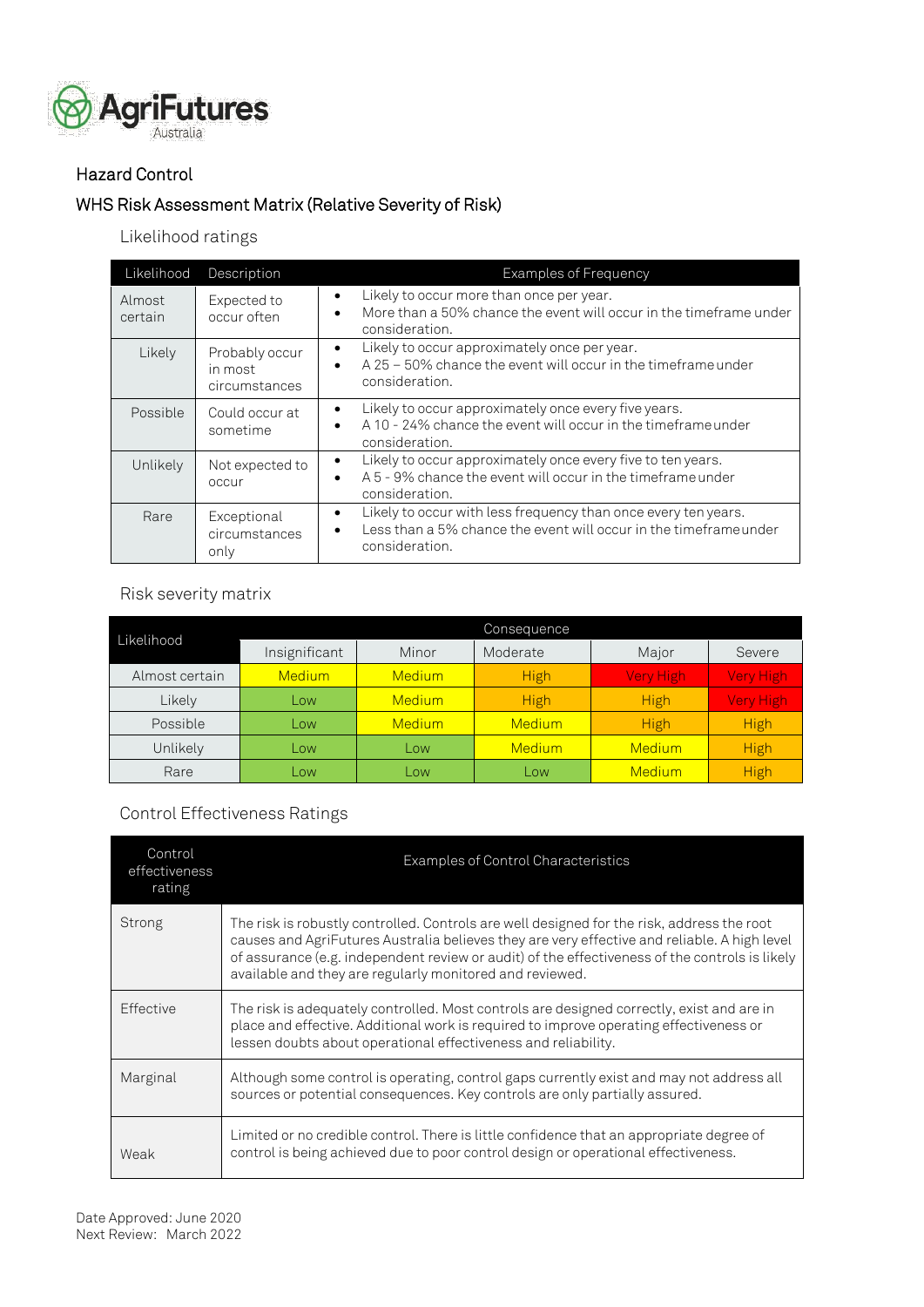

#### Risk treatment Guidelines

| Residual<br><b>Risk</b><br>Severity<br>Rating | Minimum<br>Frequency of<br>Review | Risk Acceptability Guidelines                                                                                                                                                                                                                                                                                                                                                                                                 |
|-----------------------------------------------|-----------------------------------|-------------------------------------------------------------------------------------------------------------------------------------------------------------------------------------------------------------------------------------------------------------------------------------------------------------------------------------------------------------------------------------------------------------------------------|
| <b>Very High</b>                              | Fortnightly                       | Very high risks are rarely acceptable. Mitigation of these risks is generally<br>mandatory.<br>Acceptance of these risks requires MD endorsement.                                                                                                                                                                                                                                                                             |
| <b>High</b>                                   | Monthly                           | Mitigation of the risk is generally mandatory unless exceptional circumstances<br>make it tolerable for a period.<br>Acceptance of these risks requires GM or higher endorsement.                                                                                                                                                                                                                                             |
| Medium                                        | Monthly                           | Mitigation of the risk is dependent on a cost benefit analysis of the<br>implementation of measures and resulting reduction in risk.<br>The inherent risk rating will tell if these medium residual risks are inherently<br>severe. These 'control critical' risks must be closely monitored to ensure their<br>controls remain effective and relevant.<br>Risk monitored and reported at the Director level (or equivalent). |
| Low                                           | Quarterly                         | The inherent risk rating will tell if these low residual risks are inherently severe.<br>These 'control critical' risks must be closely monitored to ensure their controls<br>remain effective and relevant.<br>Significant management effort should not be directed towards these risks. They<br>should be regularly reviewed to ensure they are not being over-controlled with<br>excessive controls.                       |

## Assessing Tolerability

| Tolerability      | Description                                                                                                                                                                                                                                                                                                                                                                                                  |
|-------------------|--------------------------------------------------------------------------------------------------------------------------------------------------------------------------------------------------------------------------------------------------------------------------------------------------------------------------------------------------------------------------------------------------------------|
| Acceptable        | The risk is currently tolerable. The circumstances and current controls for the risk should be<br>monitored and assured to ensure the tolerability does not decay. We are comfortable to<br>maintain this risk at its current severity.                                                                                                                                                                      |
| <b>Developing</b> | The risk is currently intolerable, however the proposed treatments if implemented, will likely<br>make the risk tolerable. AgriFutures Australia is not comfortable with the risk at its current<br>level of severity and will implement treatments to reduce this. Current controls should be<br>maintained, and new treatments monitored and tracked to ensure they are being<br>implemented as described. |
| Unacceptable      | AgriFutures Australia is not comfortable with the risk at its current level of severity. The risk<br>is currently intolerable, and the proposed treatments are unlikely to make it tolerable.<br>Urgent executive review of the risk is required to determine ongoing acceptability.                                                                                                                         |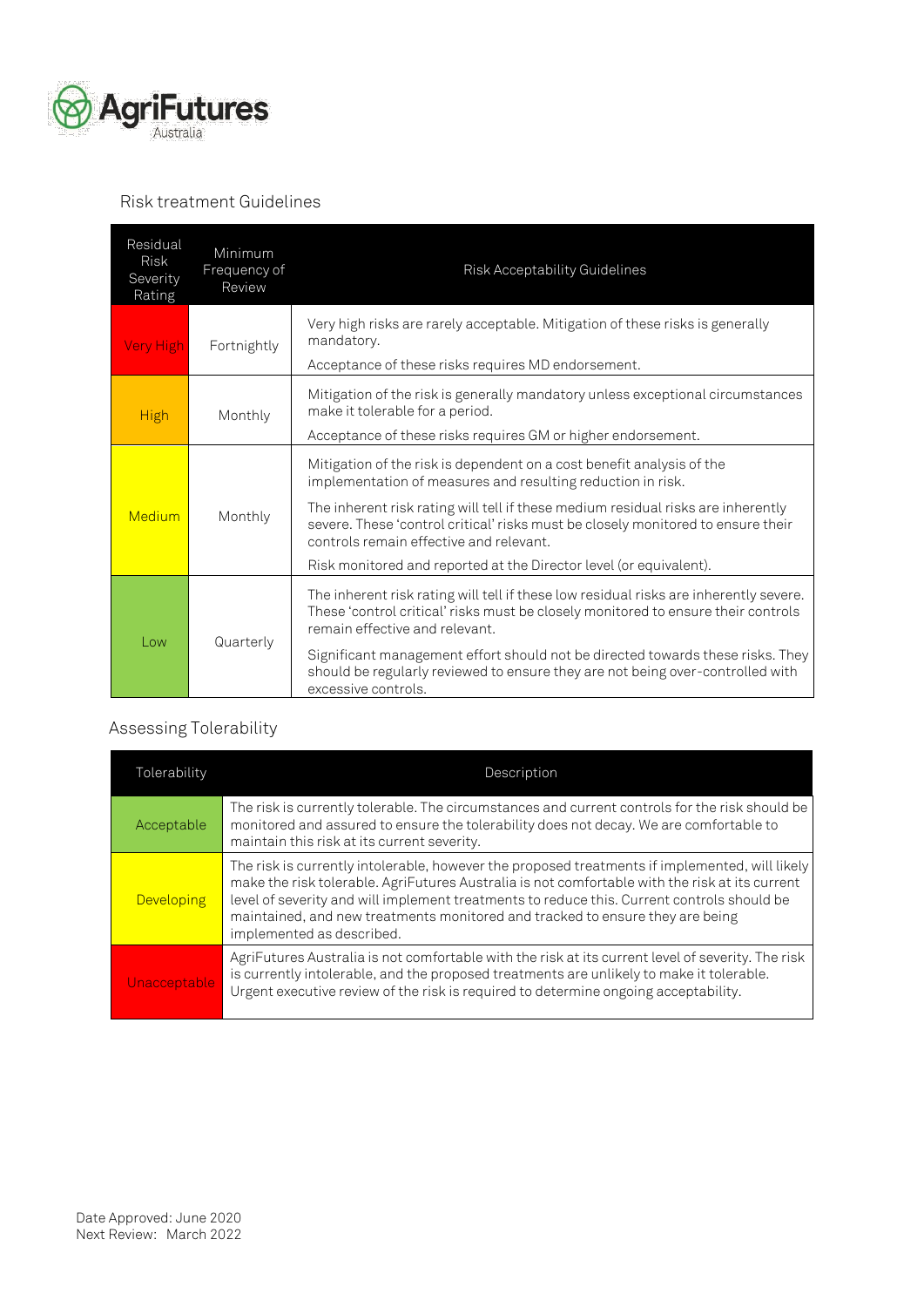

## Program Risk Register Components

The following information is to be captured and documented for all Program Risks.

| Term                               | Description                                                                                                                                                                                                                                                                                                        |
|------------------------------------|--------------------------------------------------------------------------------------------------------------------------------------------------------------------------------------------------------------------------------------------------------------------------------------------------------------------|
| Risk description                   | This field describes the risk.                                                                                                                                                                                                                                                                                     |
| <b>Risk Steward</b>                | Each risk is assigned a risk owner. The risk owner has primary<br>responsibility for co-ordinating actions in relation to the ongoing<br>management of their assigned risk(s).                                                                                                                                     |
| Inherent Likelihood                | This field allows for the documentation of the factors (i.e. potential<br>causes) influencing the likelihood of the risk occurring. This likelihood<br>informs the overall current risk rating.                                                                                                                    |
| Inherent Consequence               | Description of the impacts in the event of the risk occurring. This<br>consequence informs the overall current risk rating.                                                                                                                                                                                        |
| Inherent Severity                  | The inherent risk severity is determined by plotting the inherent<br>likelihood and inherent consequence rating of the risk on the Risk<br>Assessment Matrix                                                                                                                                                       |
| Current risk controls              | Description of the current controls in place. These controls inform the<br>overall current risk rating.                                                                                                                                                                                                            |
| <b>Controls Effectiveness</b>      | A rating given to the controls for each risk that describes the magnitude<br>of effect that the control(s) have in terms of modifying a risk's<br>consequence or likelihood. A control that has minimal effect would be<br>allocated a low rating; a control with a strong effect would be given a<br>high rating. |
| Residual (current)<br>Likelihood   | This field allows for the documentation of the factors (i.e. potential<br>causes) influencing the likelihood of the risk occurring. This likelihood<br>informs the overall current risk rating.                                                                                                                    |
| Residual (current)<br>consequences | Description of the impacts in the event of the risk occurring. This<br>consequence informs the overall current risk rating.                                                                                                                                                                                        |
| Residual risk severity             | The risk severity rating derived from the risk matrix, based on residual<br>likelihood and residual consequence.                                                                                                                                                                                                   |
| Tolerability                       | Tolerability is influenced by severity, though other factors might<br>determine if a risk is acceptable, including, confidence in the<br>assessment, complexity, and how rapidly the risk could change.                                                                                                            |
| Proposed treatments                | Description of risk treatments to be implemented to move AgriFutures<br>Australia from the current residual risk rating to the desired level. These<br>treatments identify action, responsibility, and timeframes.                                                                                                 |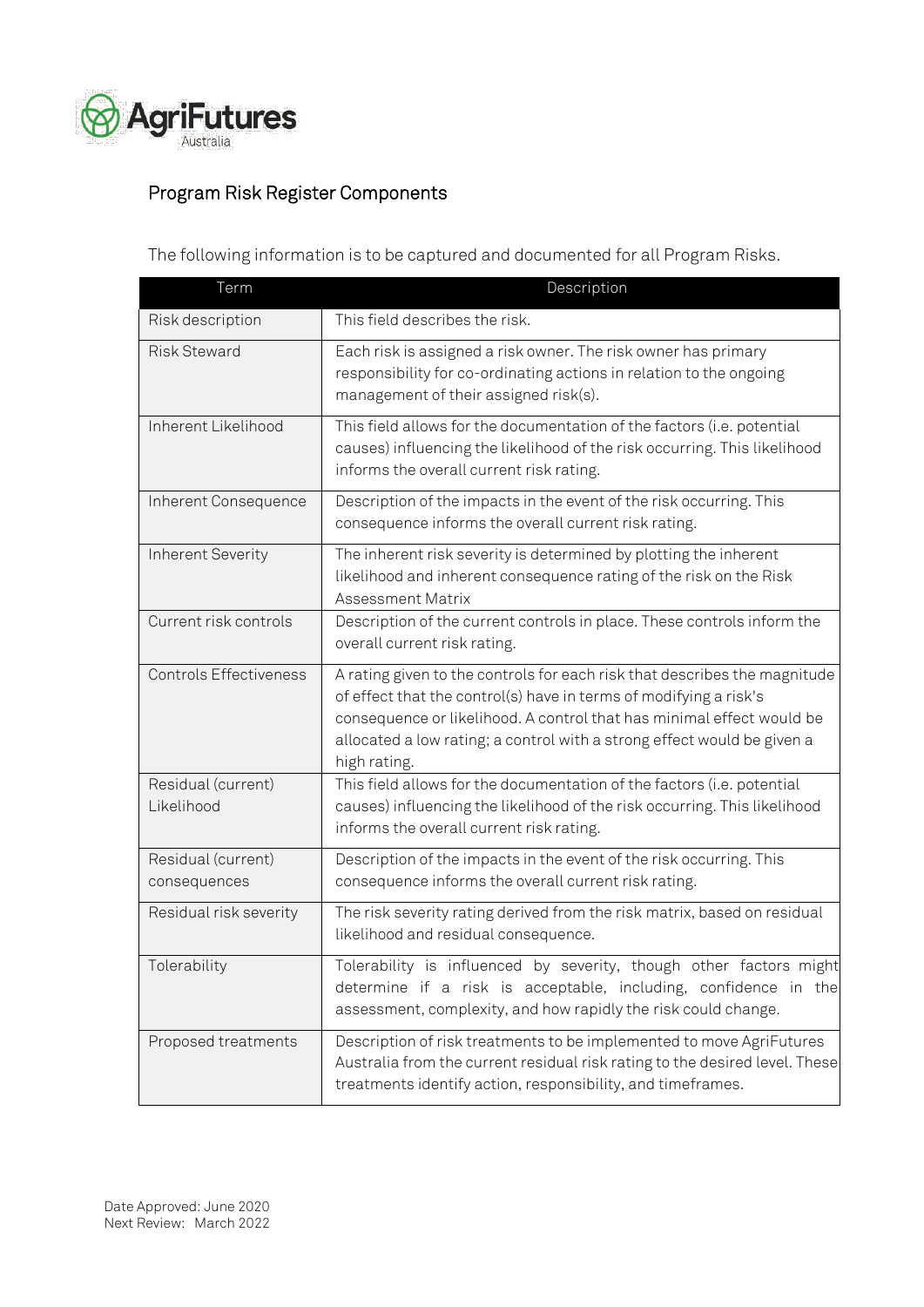

## 10) Monitoring and Review

- a) Monitoring and review actions must be identified for each risk assessment process and entered on the Risk Register. Hazards that have had their risk ranking reduced as a result of implementing one or more controls must be monitored to ensure that the controls are actually working, and that staff are aware of, and able to apply, the control strategies.
- b) If a control fails to work as planned, it fails to reduce the risk associated with the hazard. Consequently, the risk rating can increase and significantly endanger staff health and safety.
- c) Monitoring and review strategies can be as simple as requesting regular feedback from staff. Monitoring of more complex hazard controls may require specialist advice such as taking measurements of noise levels, temperature, and air flows etc.
- d) The effectiveness of risk controls should be reviewed periodically by the General Manager Corporate or their delegate so that new hazards or increased risks can be addressed. New hazards or increased risks can result from:
	- i) Use of new technology, equipment, or substances
	- ii) Implementation of new work practices or procedures
	- iii) A change in work environment
	- iv) The introduction of new staff with different levels of skills, knowledge, or experience.

#### 11) Implementation and Review

- a) The WHS policy will be reviewed should there be amendments to the Act or other relevant legislation. Where there is no legislative change, it will be reviewed every 3 years.
- b) The policy will be reviewed using information obtained from:
	- i) monitoring Workers' health and safety at work and the condition of AgriFutures Australia workplaces
	- ii) through accident/incident reporting statistics
	- iii) staff feedback and consulting directly with Workers at staff meetings.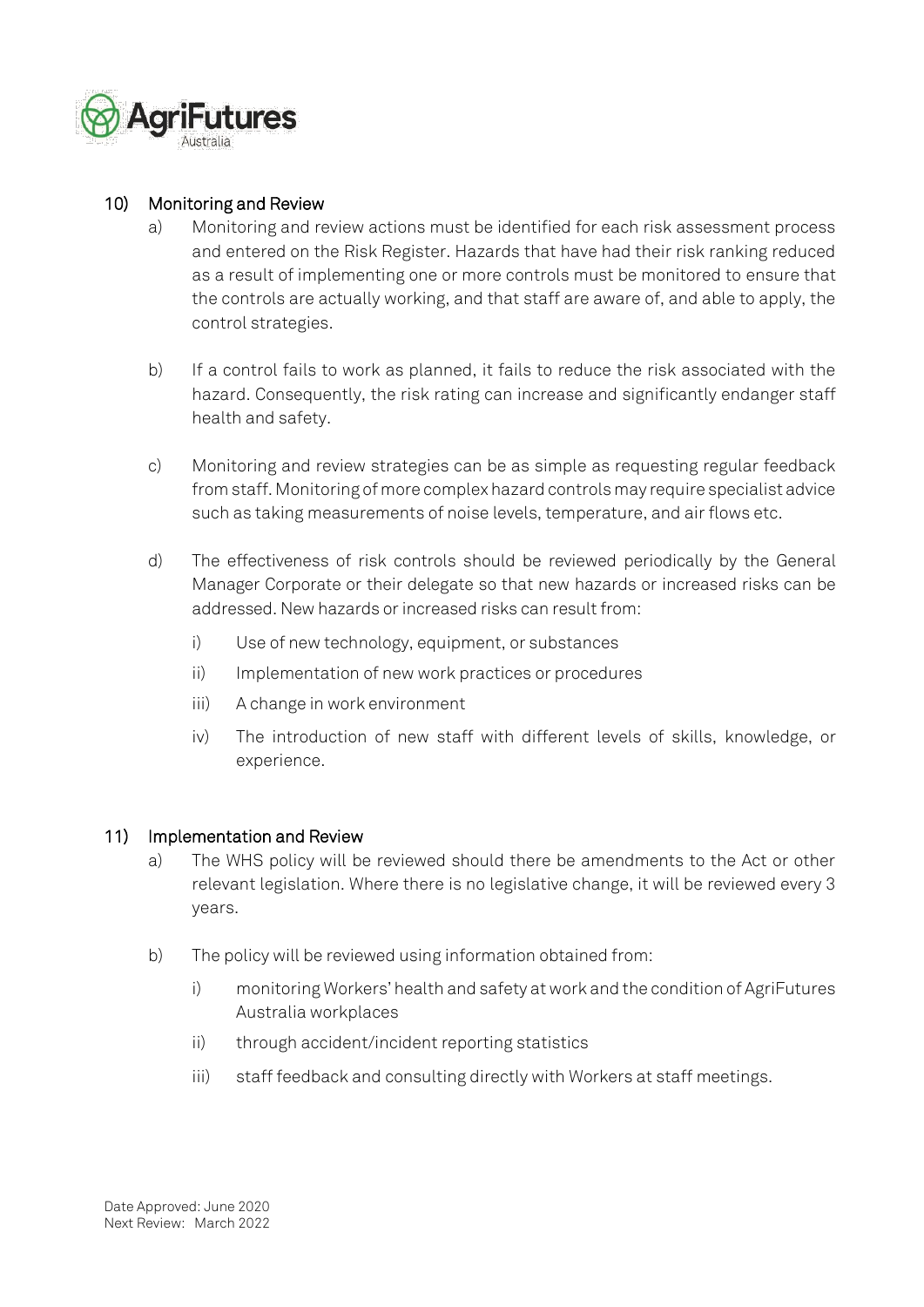

- c) The WHS policy can also be varied at any time, subject to the consultation mechanisms outlined above in Section 3. Request for variations are to be in writing and must identify the variation required with supporting evidence.
- d) The existing policy will continue to operate until any review is completed and a revised policy is implemented.

#### 12) Accountabilities

#### Responsible Officer

a) The General Manager, Corporate (or their delegate) has responsibility for regularly reviewing the adequacy and effectiveness of this policy.

#### Implementation and Training Plan

- a) All Workers will be advised of amendments to this policy via an announcement on the intranet homepage. Current versions of all policies are accessible to Workers via the intranet. Advisory Panel Members access AgriFutures Australia related information including policies via a designated folder in the Project Management System Knowledge Store. Other Workers who do not have access to the intranet or the Project Management System Knowledge Store will be emailed updated policies, pending access to the Intranet or Project Management System Knowledge Store.
- b) All Workers are required to complete a Comcare e-module on the WHS Act and submit their certificate of completion to the General Manager, Corporate for record keeping.

#### Effectiveness of this Arrangement

Regular monitoring and evaluation will be undertaken to measure the effectiveness of this policy. The General Manager, Corporate or their delegate will monitor WHS performance using a range of lag indicators and positive performance indicators including:

- i) Workers' compensation records and annual premium rates
- ii) incident and first aid reports
- iii) field work reports
- iv) sick leave data
- v) participation in training programs and awareness activities
- vi) workplace hazard inspections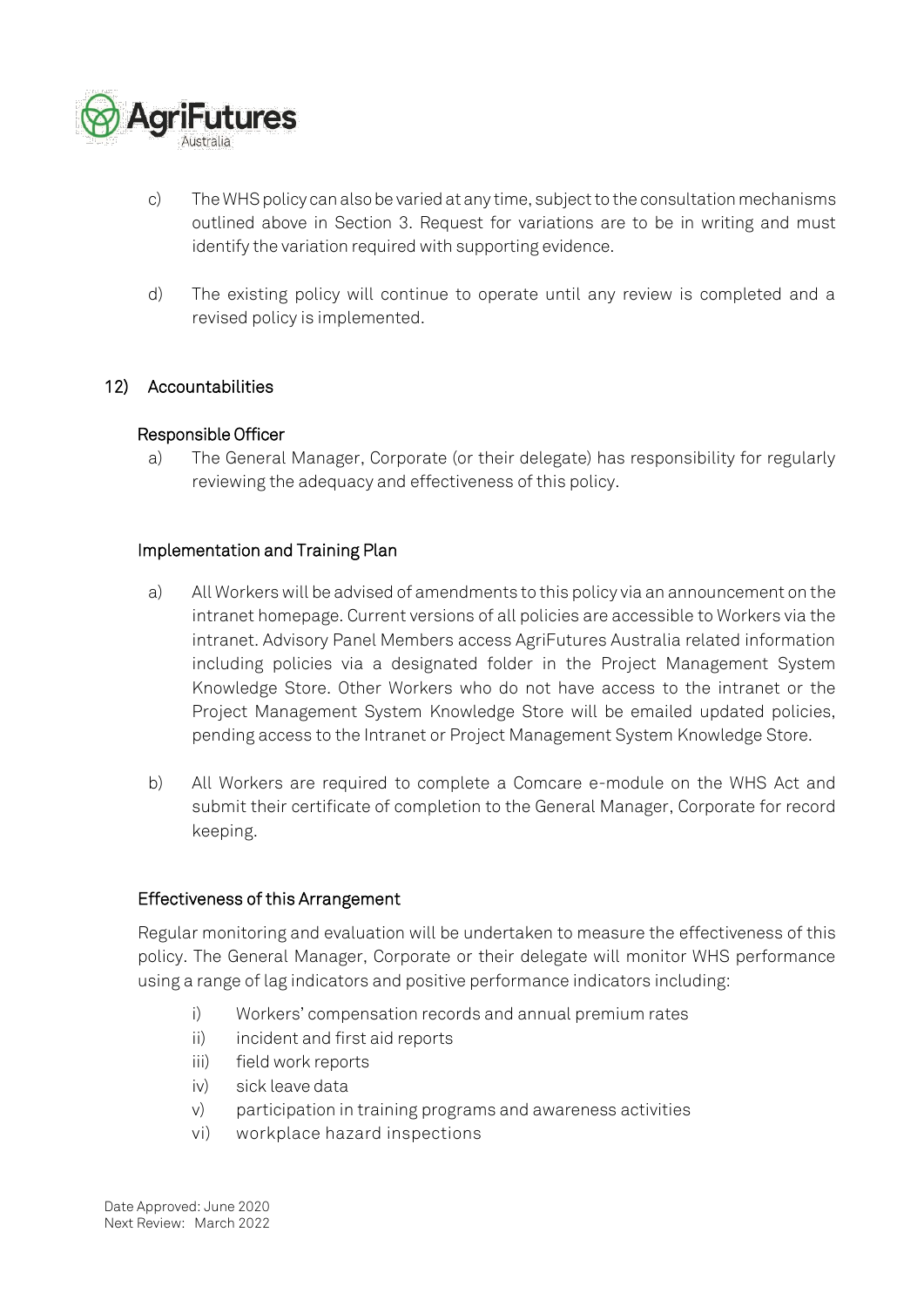

- vii) feedback from Workers and other stakeholders, including feedback on the effectiveness of the consultation mechanisms
- viii) WHS management system audit outcomes.

#### 13) Associated documents and policies

- Work Health and Safety Act 2011.
- Fair Work Act 2009
- Field Work Trip Plan
- Flexible Working Arrangements Policy
- Enterprise Agreement 2018-2021
- First Aid Policy
- Fitness for Duty and Return to Work Policy
- Incident Reporting Procedure
- Employee Hazard Identification and Incident Reporting Form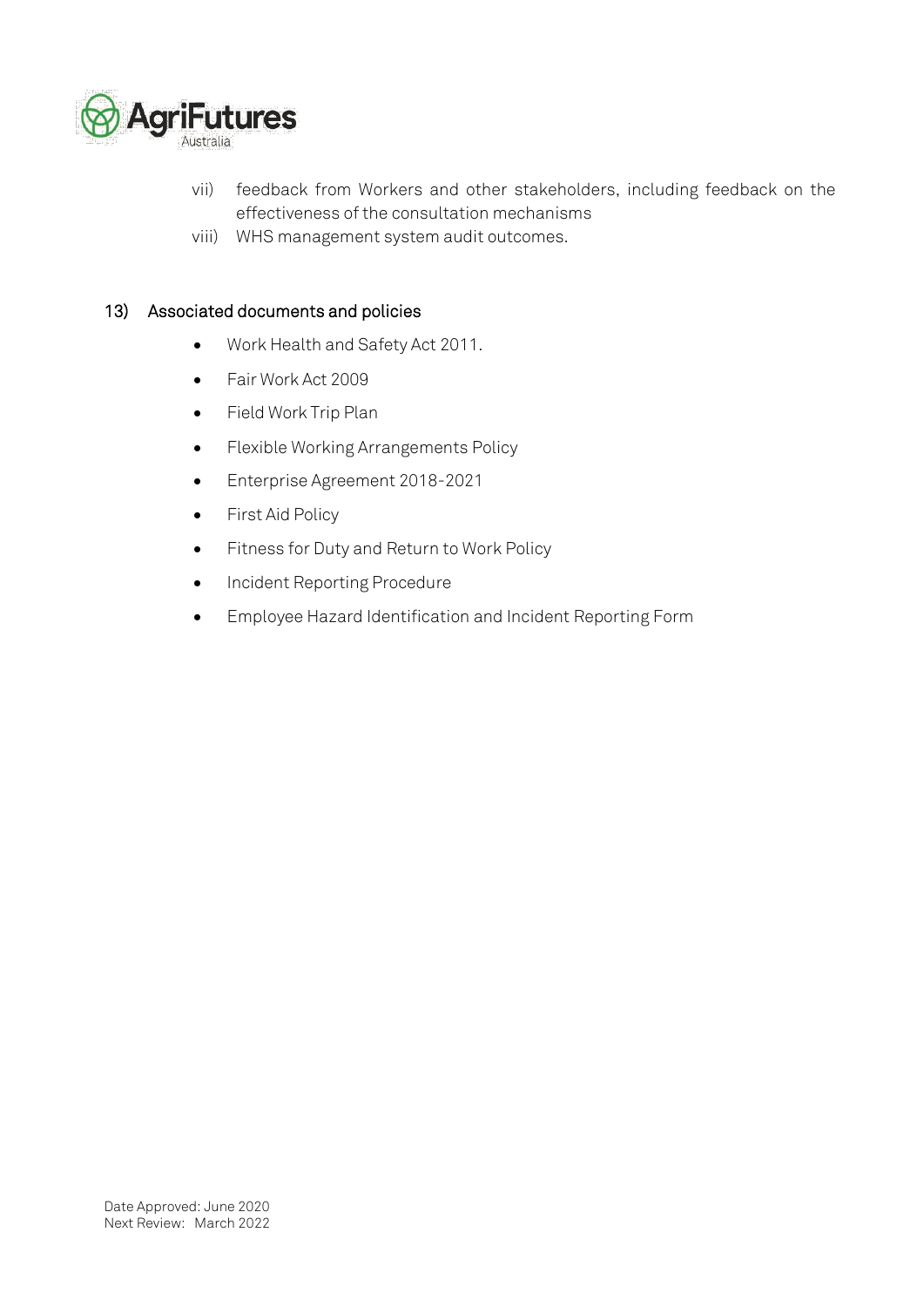

## BACKGROUND

The Commonwealth Work Health and Safety (WHS) Act 2011 (Cth) came into effect on 1 January 2012. Under the provisions of the WHS Act the entity, as an incorporated body, is classified as a "Person Conducting a Business Undertaking" (PCBU) and the members of Board, Director and Senior Executive Service Level officers are classified as being "officers" of the entity as a PCBU.

The WHS Act imposes a specific duty on officers of corporations, the Crown or a public authority in the Commonwealth jurisdiction to exercise due diligence to ensure that the corporation, the Crown or a public authority meets its work health and safety obligations.

Officers determine how the business or undertaking will operate and they make or participate in making decisions on allocating resources which affect health and safety.

Accordingly, the members of the Board, together with the AgriFutures Australia Leadership Team are therefore required to discharge the duty of "due diligence" imposed on "officers" (Officer) by section 27 of the WHS Act.

## DUE DILIGENCE FRAMEWORK

Section 27 of the WHS Act requires officers to meet the due diligence requirements by taking reasonable steps to address the six defined elements outlined in clause (5) of section 27. These elements as listed under points a) to f) below are directed at one or more of the fundamentals of a safety culture and the delivery of safe conduct.

The reasonable steps officers should undertake to meet the legislated Due Diligence duties are to:

- a) acquire and keep up-to-date knowledge of work health and safety matters
- b) gain an understanding of the nature of the operations of the business or undertaking of the person conducting the business or undertaking and generally of the hazards and risks associated with those operations
- c) ensure that the person conducting the business or undertaking has available for use, and uses, appropriate resources and processes to eliminate or minimise risks to health and safety from work carried out as part of the conduct of the business or undertaking

d) ensure that the person conducting the business or undertaking has appropriate processes for receiving and considering information regarding incidents, hazards and risks and responding in a timely way to that information

e) ensure that the person conducting the business or undertaking has, and implements, processes for complying with any duty or obligation of the person conducting the business or undertaking under this Act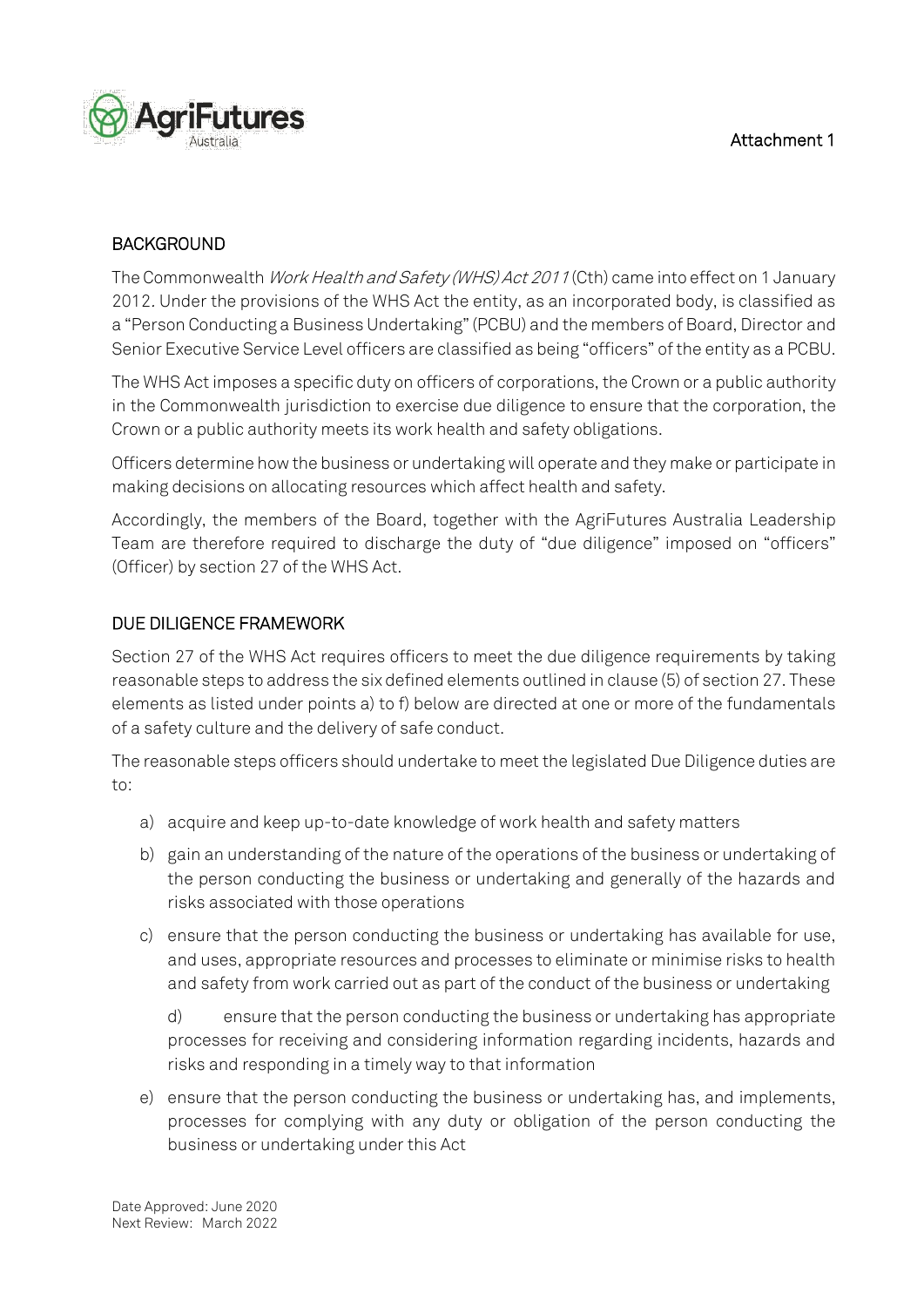

f) verify the provision and use of the resources and processes referred to in paragraphs (c) to (e).

While the WHS Act specifies that the Board and Leadership Team are classified as 'officers', the practical application of the due diligence components means that the Leadership Team will obviously have access to a higher level of information and be responsible for the dayto-day management and decisions associated with WHS matters.

The table at Attachment 2 articulates actions to be undertaken by the Board and Leadership Team in discharging duties under the legislation.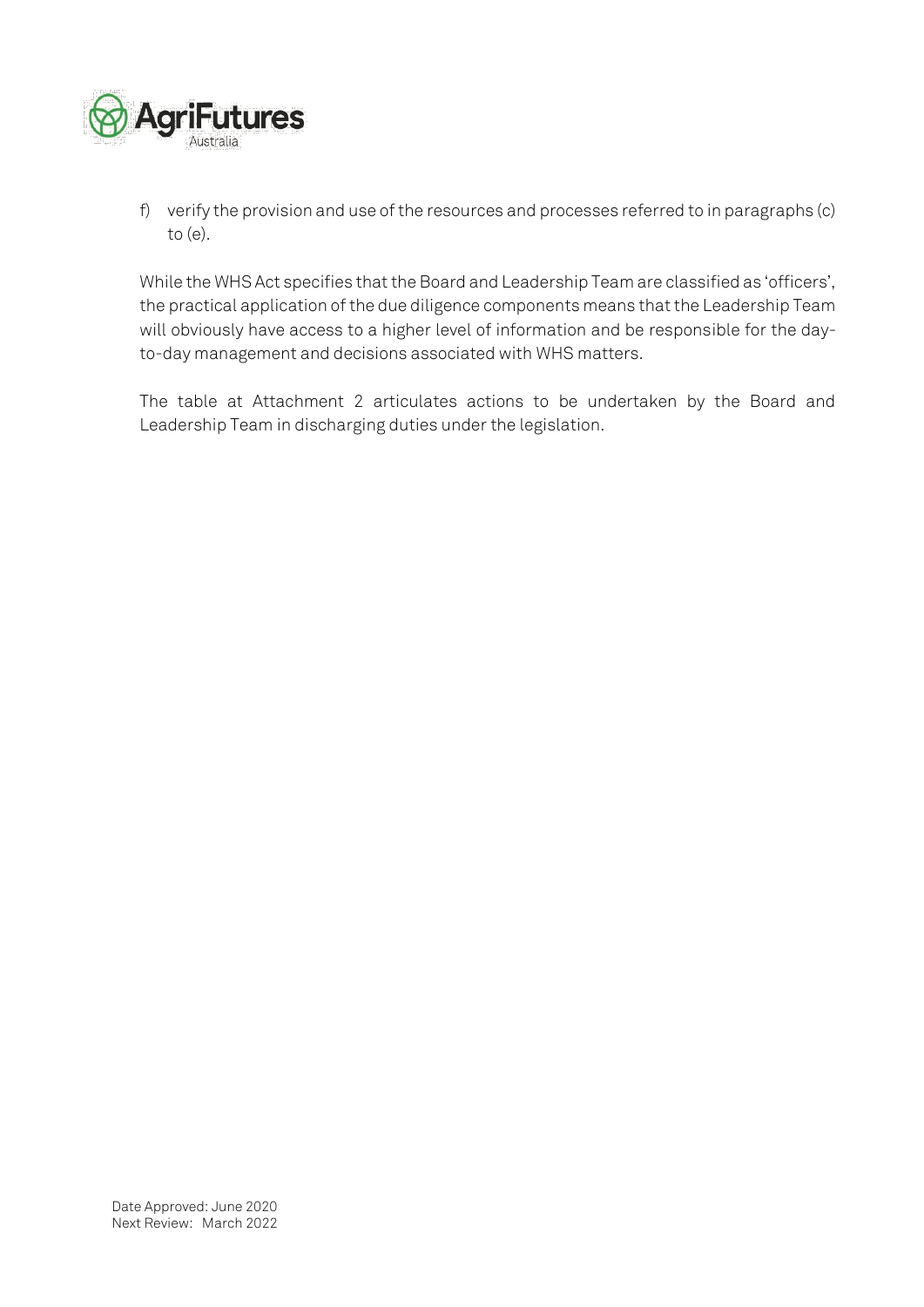

## Attachment 2

| Element       | OFFICER - Board                                                                                                                                                                                                                                                                                                                                                                                                                                                                                                                                                                                                                                                                                                                                                                                                                                                 | OFFICER - Leadership Team                                                                                                                                                                                                                                                                                                                                                                                                                                                                                                                                                                                                                                                                                                                                                           |
|---------------|-----------------------------------------------------------------------------------------------------------------------------------------------------------------------------------------------------------------------------------------------------------------------------------------------------------------------------------------------------------------------------------------------------------------------------------------------------------------------------------------------------------------------------------------------------------------------------------------------------------------------------------------------------------------------------------------------------------------------------------------------------------------------------------------------------------------------------------------------------------------|-------------------------------------------------------------------------------------------------------------------------------------------------------------------------------------------------------------------------------------------------------------------------------------------------------------------------------------------------------------------------------------------------------------------------------------------------------------------------------------------------------------------------------------------------------------------------------------------------------------------------------------------------------------------------------------------------------------------------------------------------------------------------------------|
| Knowledge     | Ensure personal awareness of WHS legislation and<br>$\bullet$<br>personal responsibilities<br>Receive up-to-date information through briefings from<br>WHS professionals eg Comcare<br>Receive and consider quarterly reports, or reports as<br>required, from the Leadership Team on all WHS<br>matters in accordance with the due diligence<br>framework.                                                                                                                                                                                                                                                                                                                                                                                                                                                                                                     | Ensure awareness of WHS legislation, interpret, and apply as<br>$\bullet$<br>appropriate to the entity's operations.<br>Ensure processes are developed and implemented to capture<br>$\bullet$<br>information on WHS matters and that they are properly<br>investigated with any necessary follow-up actions undertaken.<br>Ensure quarterly reports, or reports as required, are prepared<br>$\bullet$<br>for the Board's consideration.                                                                                                                                                                                                                                                                                                                                           |
| Understanding | As part of Board's induction process be briefed on WHS<br>$\bullet$<br>matters including responsibilities under this<br>framework and for these to be documented in the<br>Board papers.<br>Consider and approve Leadership Team recommended<br>approaches to Corporate Governance Framework,<br>Corporate and Annual Business Plans to provide Board<br>with assurance its obligations are being met.<br>Understand the entity's operations and associated<br>hazards and risks through Business Risk Assessment<br>reports provided to Board meetings.<br>Receive and consider reports from the Leadership<br>Team provided the Board meeting on outcomes of all<br>health and safety risk assessments.<br>Understand the entity's health and safety management<br>systems through quarterly WHS reports from the<br>leadership Team, or reports as required. | Develop and, following Board approval, implement Corporate<br>$\bullet$<br>Governance Framework, Corporate and Annual Business Plans.<br>Ensure all necessary health and safety policies and procedures<br>are developed and implemented.<br>Ensure inclusion of Health and Safety Risk Assessments in the<br>$\bullet$<br>entity's Internal Audit program.<br>Identify, monitor operational risks though appropriate registers<br>$\bullet$<br>and reporting systems.<br>Promote health and safety policies and procedures to all<br>$\bullet$<br>workers.<br>Ensure that health and safety risk assessments are<br>$\bullet$<br>undertaken for all major events and projects.<br>Receive and consider information from workplace delegates<br>$\bullet$<br>through WHS committee. |
| Resources     | Consider and approve operating budgets presented by<br>$\bullet$<br>the Leadership Team.<br>Seek assurance that the proposed budget provides<br>sufficient staff resources to ensure a safe and healthy                                                                                                                                                                                                                                                                                                                                                                                                                                                                                                                                                                                                                                                         | Ensure budgets are appropriately developed for Board<br>$\bullet$<br>consideration and approval including review of resources to<br>address WHS matters.<br>Implement approved budgets.<br>$\bullet$                                                                                                                                                                                                                                                                                                                                                                                                                                                                                                                                                                                |